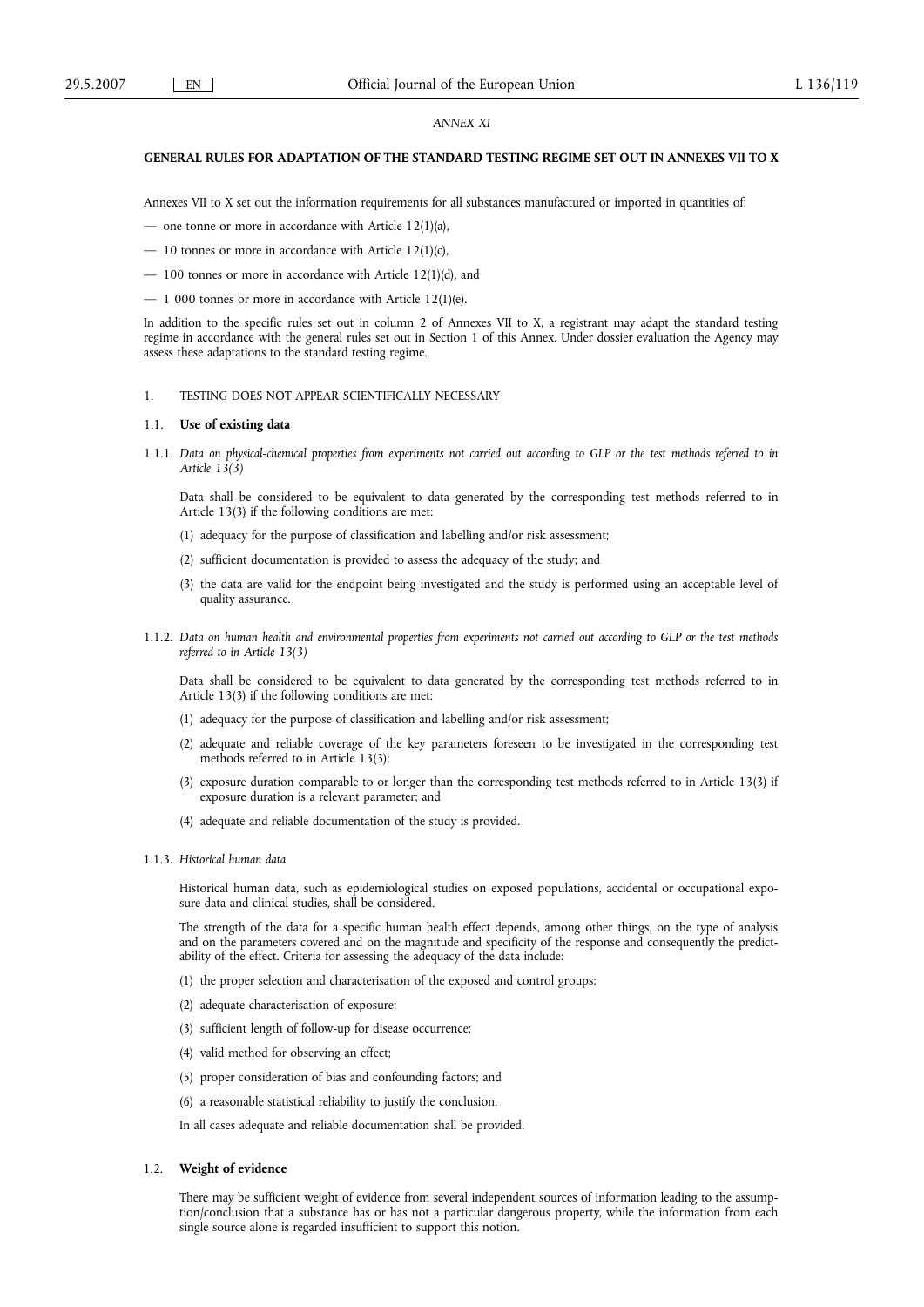There may be sufficient weight of evidence from the use of newly developed test methods, not yet included in the test methods referred to in Article 13(3) or from an international test method recognised by the Commission or the Agency as being equivalent, leading to the conclusion that a substance has or has not a particular dangerous property.

Where sufficient weight of evidence for the presence or absence of a particular dangerous property is available:

— further testing on vertebrate animals for that property shall be omitted,

— further testing not involving vertebrate animals may be omitted.

In all cases adequate and reliable documentation shall be provided.

## 1.3. **Qualitative or Quantitative structure-activity relationship ((Q)SAR)**

Results obtained from valid qualitative or quantitative structure-activity relationship models ((Q)SARs) may indicate the presence or absence of a certain dangerous property. Results of (Q)SARs may be used instead of testing when the following conditions are met:

- results are derived from a (Q)SAR model whose scientific validity has been established,
- the substance falls within the applicability domain of the (Q)SAR model,
- results are adequate for the purpose of classification and labelling and/or risk assessment, and
- adequate and reliable documentation of the applied method is provided.

The Agency in collaboration with the Commission, Member States and interested parties shall develop and provide guidance in assessing which (Q)SARs will meet these conditions and provide examples.

## 1.4. *In vitro* **methods**

Results obtained from suitable *in vitro* methods may indicate the presence of a certain dangerous property or may be important in relation to a mechanistic understanding, which may be important for the assessment. In this context, 'suitable' means sufficiently well developed according to internationally agreed test development criteria (e. g. the European Centre for the Validation of Alternative Methods (ECVAM)) criteria for the entry of a test into the prevalidation process). Depending on the potential risk, immediate confirmation requiring testing beyond the information foreseen in Annexes VII or VIII or proposed confirmation requiring testing beyond the information foreseen in Annexes IX or X for the respective tonnage level may be necessary.

If the results obtained from the use of such *in vitro* methods do not indicate a certain dangerous property, the relevant test shall nevertheless be carried out at the appropriate tonnage level to confirm the negative result, unless testing is not required in accordance with Annexes VII to X or the other rules in this Annex.

Such confirmation may be waived, if the following conditions are met:

- (1) results are derived from an *in vitro* method whose scientific validity has been established by a validation study, according to internationally agreed validation principles;
- (2) results are adequate for the purpose of classification and labelling and/or risk assessment; and
- (3) adequate and reliable documentation of the applied method is provided.

## 1.5. **Grouping of substances and read-across approach**

Substances whose physicochemical, toxicological and ecotoxicological properties are likely to be similar or follow a regular pattern as a result of structural similarity may be considered as a group, or 'category' of substances. Application of the group concept requires that physicochemical properties, human health effects and environmental effects or environmental fate may be predicted from data for reference substance(s) within the group by interpolation to other substances in the group (read-across approach). This avoids the need to test every substance for every endpoint. The Agency, after consulting with relevant stakeholders and other interested parties, shall issue guidance on technically and scientifically justified methodology for the grouping of substances sufficiently in advance of the first registration deadline for phase-in substances.

The similarities may be based on:

- (1) a common functional group;
- (2) the common precursors and/or the likelihood of common breakdown products via physical and biological processes, which result in structurally similar chemicals; or
- (3) a constant pattern in the changing of the potency of the properties across the category.